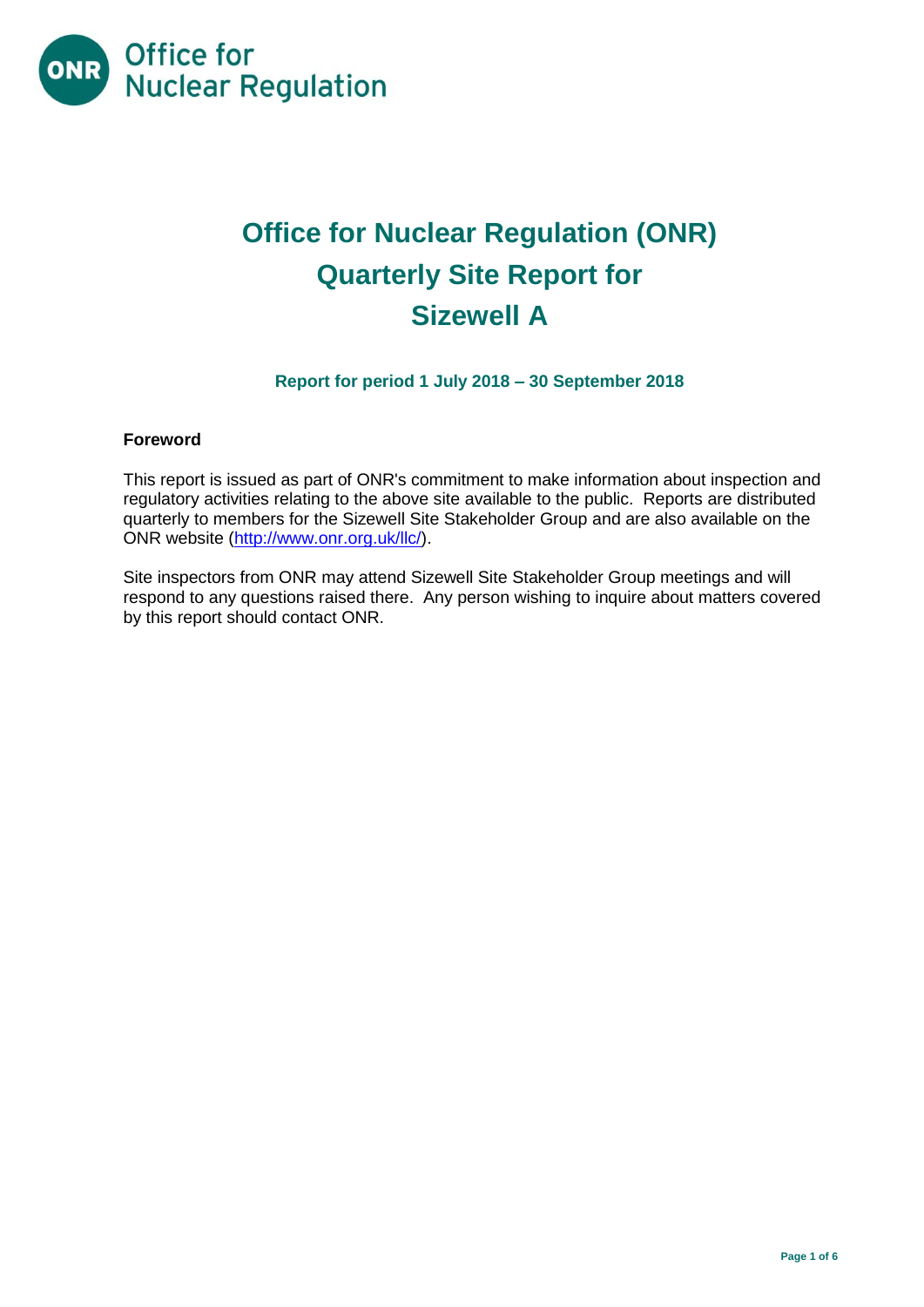# **TABLE OF CONTENTS**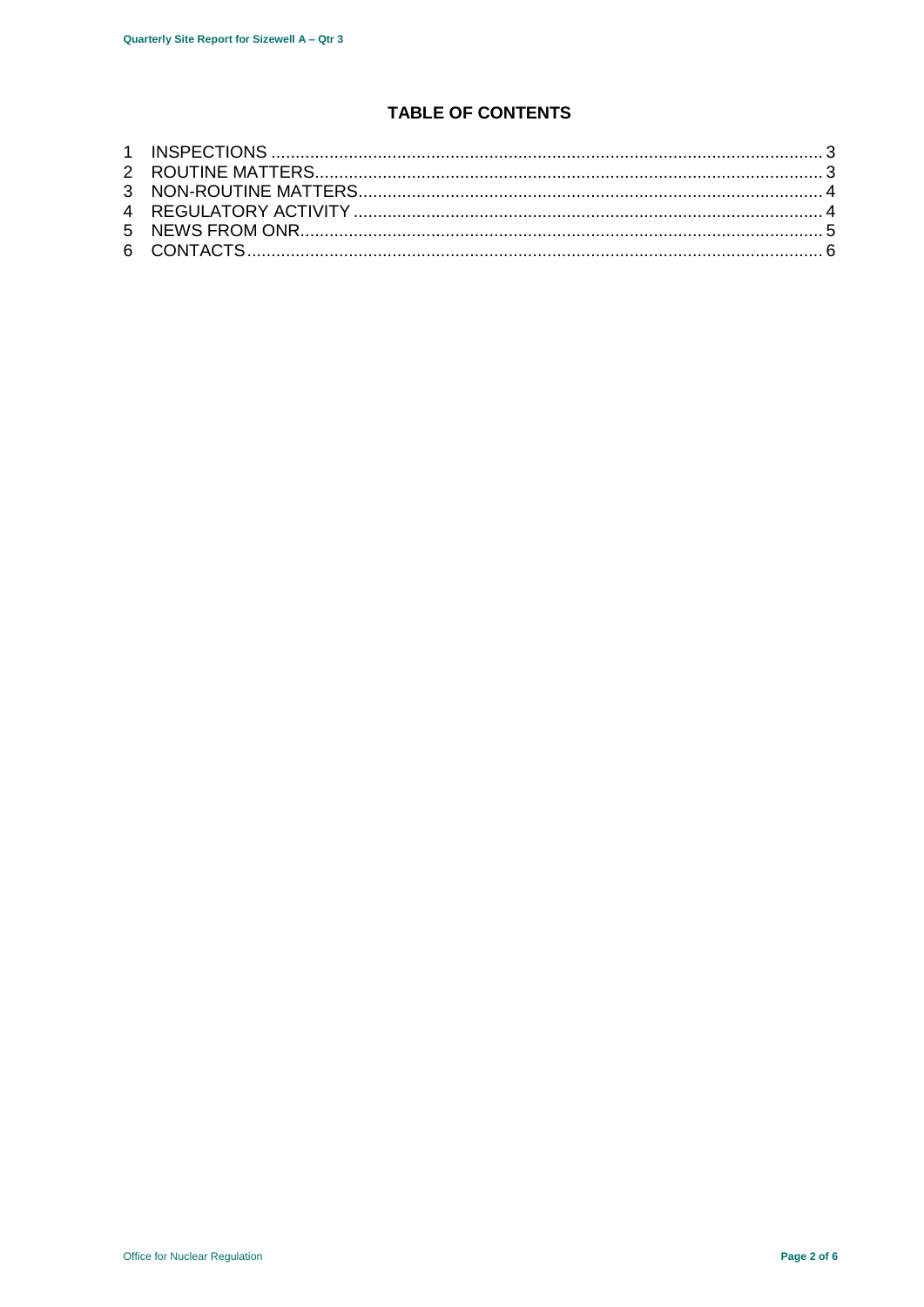### <span id="page-2-0"></span>**1 INSPECTIONS**

#### **1.1 Dates of inspection**

ONR undertook a joint Bradwell and Sizewell A planned site inspection on the following dates during the quarter:

- $\blacksquare$  9 to 12 July 2018
- 11 to 13 September 2018 (at Bradwell Site)
- 18 September 2018 (at Sizewell A Site)

#### **1.2 ONR held meetings involving Sizewell A on the following dates during the quarter:**

ONR held Care and Maintenance (C&M) safety case assessment meetings with Bradwell involving Sizewell A on the following dates during the quarter:

- **9 July 2018**
- 6 August 2018
- 3 September 2018

The C&M safety submission has been assessed by ONR and the arrangements for managing the site remotely from the Sizewell A site have been assessed as an integral part of the assessment. All the issues raised have been closed out with satisfactory responses from Magnox Ltd.

The Annual Regional review of Safety, Security and the Environment (ARRoSSE) was held at Dungeness A on 9th August 2018. ONR, EA and Magnox met to undertake the ARRoSSE for the south east sites (Bradwell, Sizewell A and Dungeness A) and concluded that a great deal of work has been undertaken in the last year across the whole of the South East Region. Sizewell A has been active in demolishing redundant buildings and removing obsolete equipment whilst undertaking decommissioning of the ponds and preparing to access and remediate the Fuel Element Debris (FED) in the vaults.. Overall it has been a good year for the region with significant amounts of decommissioning work achieved with a good safety record.

## <span id="page-2-1"></span>**2 ROUTINE MATTERS**

### **2.1 Inspections**

Inspections are undertaken as part of the process for monitoring compliance with:

- the conditions attached by ONR to the nuclear site licence granted under the Nuclear Installations Act 1965 (NIA65) (as amended);
- the Energy Act 2013;
- the Health and Safety at Work Act 1974 (HSWA74); and
- regulations made under HSWA74, for example the Ionising Radiations Regulations 1999 (IRR99) and the Management of Health and Safety at Work Regulations 1999 (MHSWR99);
- The Nuclear Industry Security Regulations (NISR) 2003.

The inspections entail monitoring licensee's actions on the site in relation to incidents, operations, maintenance, projects, modifications, safety case changes and any other matters that may affect safety. The licensee is required to make and implement adequate arrangements under conditions attached to the licence in order to ensure legal compliance. Inspections seek to judge both the adequacy of these arrangements and their implementation.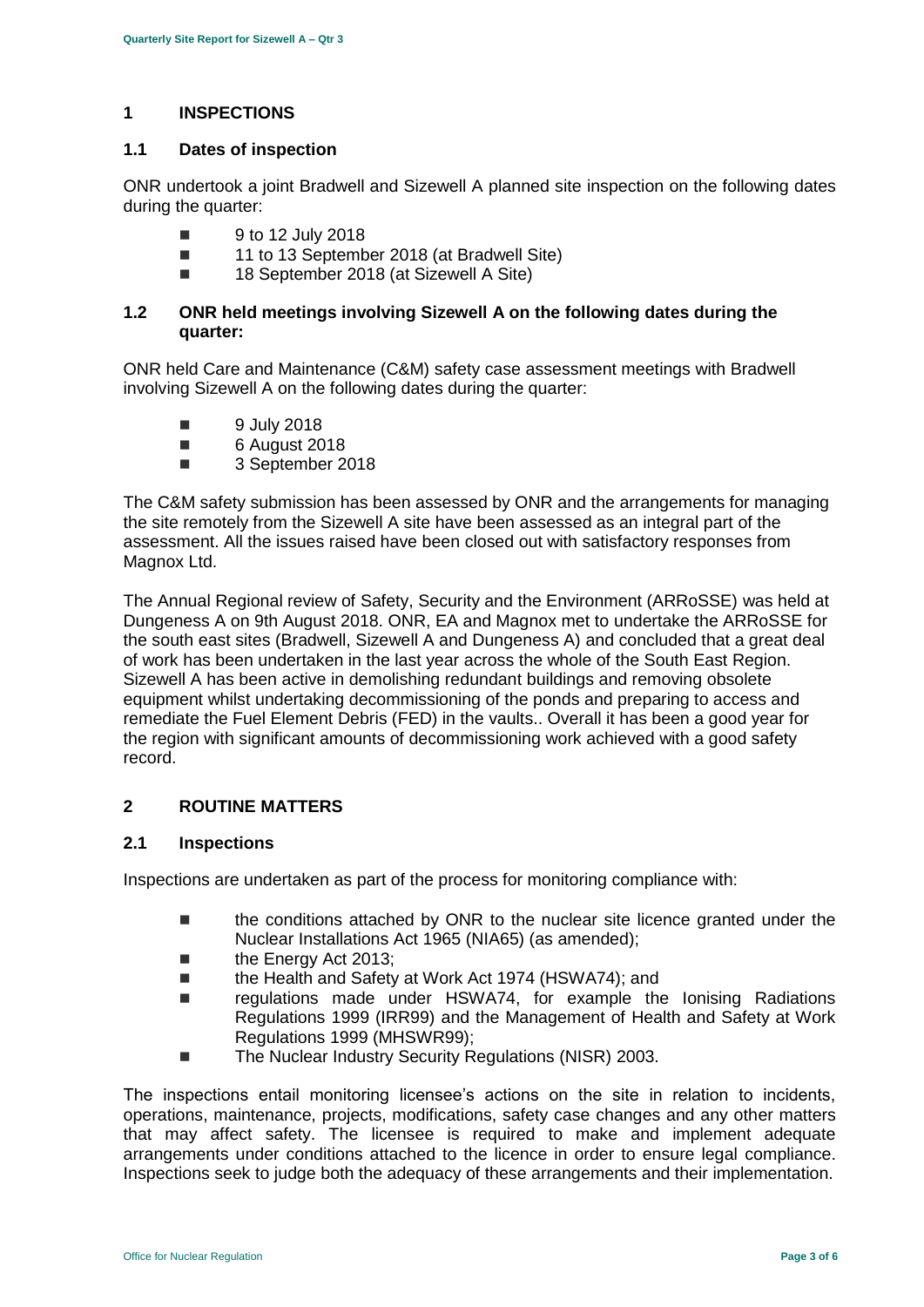Magnox Ltd continues to make safe progress with the preparations at Bradwell to enter C&M. Sizewell A is mainly focussed on delivering the operational and maintenance arrangements necessary to manage the Bradwell site remotely.

The inspections in September 2018 focussed on the readiness of the Bradwell site to enter C&M and Sizewell A's readiness to take on management of Bradwell remotely. It was evident that a great deal of preparation work had been delivered, however there is still work left to complete. Magnox Ltd has submitted a justification for entry to C&M document.

At Sizewell A arrangements for managing Bradwell are taking priority whilst the ponds project continues to make safe and efficient progress. Work for the divers cutting up the skips is complete and some residual clean-up work will be undertaken prior to removal of the remediated skips from the ponds.

The Fuel Element Debris (FED) retrievals project is now progressing and a contract has been placed for the detailed design of the FED retrievals building. Work to refurbish the cladding on the FED store in preparation for the build and installation of the FED overbuilding has been completed safely.

### <span id="page-3-0"></span>**3 NON-ROUTINE MATTERS**

Licensees are required to have arrangements to respond to non-routine matters and events and report significant events to ONR. ONR inspectors judge the adequacy of the licensee's response, including actions taken to implement any necessary improvements.

In this period no significant incidents on the site were reported to ONR from Sizewell A.

# <span id="page-3-1"></span>**4 REGULATORY ACTIVITY**

ONR may issue formal documents to ensure compliance with regulatory requirements. Under nuclear site licence conditions, ONR issues regulatory documents, which either permit an activity or require some form of action to be taken; these are usually collectively termed 'Licence Instruments' (LIs), but can take other forms. In addition, inspectors may issue Enforcement Notices to secure improvements to safety.

No Licence Instruments or Enforcement Notices have been issued during the period for Sizewell A.

Reports detailing ONR's regulatory decisions can be found on the ONR website at [http://www.onr.org.uk/pars/.](http://www.onr.org.uk/pars/)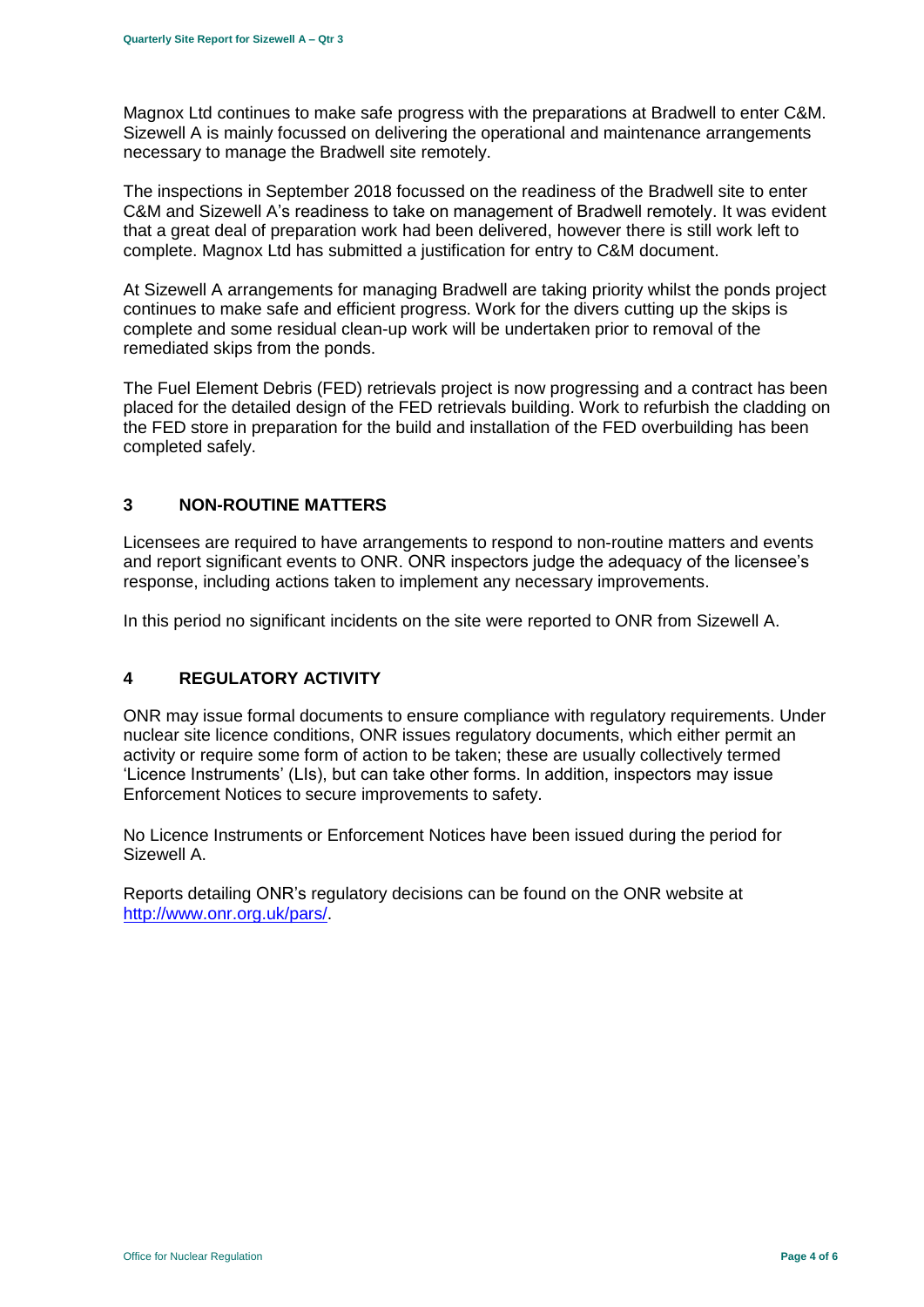### <span id="page-4-0"></span>**5 NEWS FROM ONR**

#### **Stakeholder Engagement**

- As part of our continued stakeholder engagement work, in June we welcomed finance professionals from a number of nuclear site licensees and dutyholders to seminars in London and Birmingham. Led by our Finance Director, Sarah High, we hosted the seminars to provide the industry with a better understanding of our charging methodology, the principles we apply, and how the charging process works. To accompany the seminars we have also published a new booklet – [How we charge for](http://www.onr.org.uk/documents/2018/how-we-charge-for-nuclear-regulation.pdf)  [Nuclear Regulation](http://www.onr.org.uk/documents/2018/how-we-charge-for-nuclear-regulation.pdf) – which is available on our [website.](http://www.onr.org.uk/documents/2018/how-we-charge-for-nuclear-regulation.pdf)
- In August our Chief Nuclear Inspector Mark Foy and Deputy Chief Inspector Mina Golshan, hosted a webinar for stakeholders on the outcomes of the UK report to the Joint Convention. This is a new channel of communication which we have introduced and further webinars are planned for November and February 2019.If you would like to find out more, please contact the ONR Communications team (contact@onr.gov.uk)
- The next ONR/NGO engagement forum took place on 11 October in London. This is a forum to discuss strategic, cross-cutting regulatory matters. Site specific matters are normally addressed via Site Stakeholder Groups. We are always keen to engage with a range of stakeholders and groups on nuclear safety and security issues, so if you do represent a nuclear-interest Non-Governmental Organisation, and are not already involved through our forum or via a Site Stakeholder Group, then please get in touch with the ONR Communications team for further details, via [contact@onr.gov.uk](mailto:contact@onr.gov.uk)

#### **Regulatory News**

 On 25 July we announced our decision to prosecute the Atomic Weapons Establishment for offences under Section  $2(1)^{r}$  of the Health and Safety at Work etc. Act (1974). This charge related to an electrical incident on 27 June 2017 which resulted in injury to an AWE employee. The incident was a conventional health and safety matter and there was no radiological risk to workers or the public. At a court hearing on 18 September, AWE pleaded guilty to the charge. Sentencing has been adjourned until 9 November 2018.

#### **Corporate News**

- In July we published our second [gender pay report.](http://news.onr.org.uk/2018/07/onr-publishes-second-gender-pay-report/) The organisation-wide results show that ONR has a mean gender pay gap of 35.2%, which is wider than last year, although it is broadly similar to the rest of the UK nuclear industry and anticipated given our workforce profile, and that of the industries from which we have historically recruited. ONR is committed to addressing this issue and continues to focus on improving diversity and inclusion.
- We have recently published our [Statement of civil incidents](http://www.onr.org.uk/quarterly-stat/2018-2.htm) meeting the Ministerial Reportable Criteria (MRC) reported to ONR - Q2 2018 (1 April 2018 to 30 June 2018).Full details are available on our [website.](http://www.onr.org.uk/quarterly-stat/2018-2.htm)
- Our Chief Executive, Adriènne Kelbie, has agreed a three-year contract extension, taking her term of employment to January 2022.
- The Department for Work and Pensions has started the process for recruiting a new ONR Chair (further details can be found on the [public appointments website\)](https://publicappointments.cabinetoffice.gov.uk/appointment/chair-the-office-for-nuclear-regulations/).The current Chair, Nick Baldwin CBE, will remain in office until 31March 2019.